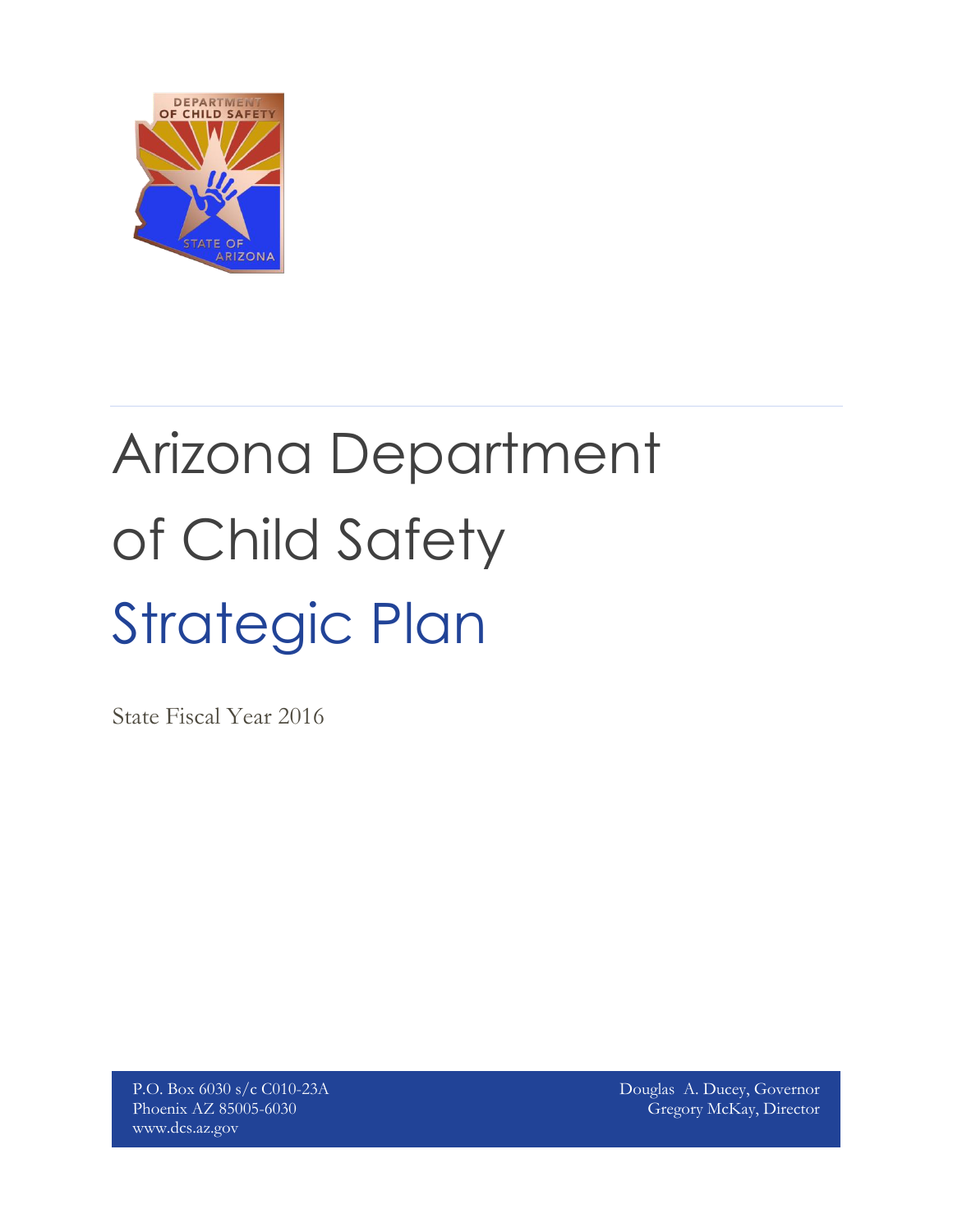## Foreword

Arizona's present and future health is dependent upon the safety, strength, and resiliency of children and families. At times, those very people become dependent upon our shared systems and need expedient and appropriate intervention to reestablish growth and renewal. We must act to ensure all systems that touch Arizona's child welfare system have the proper culture, processes and people to effectuate this vital mission. The Department of Child Safety is proud to present a Strategic Plan to guide us on the correct path and launch a true Theory of Change that is desperately needed. The Department of Child Safety desires a spirit of shared accountability, recognizing multiple systems interact with children and families and more importantly, we can't do it alone.

Within this plan, five strategic goals are described. These five goals are linked throughout our Department's business process and each directly impacts the other. While concentrating on one of these areas we must realize the potential risks and rewards experienced by others. Without preparation, results achieved in one area could degrade the other. By thoughtfully approaching these goals as a continuum, we understand the underlying causes and true remedies to impact these challenges across the board. Achieving positive outcomes within these five strategic goals will pave the way for substantial, sustainable reform for Arizona's child welfare system.

Gregory McKay Director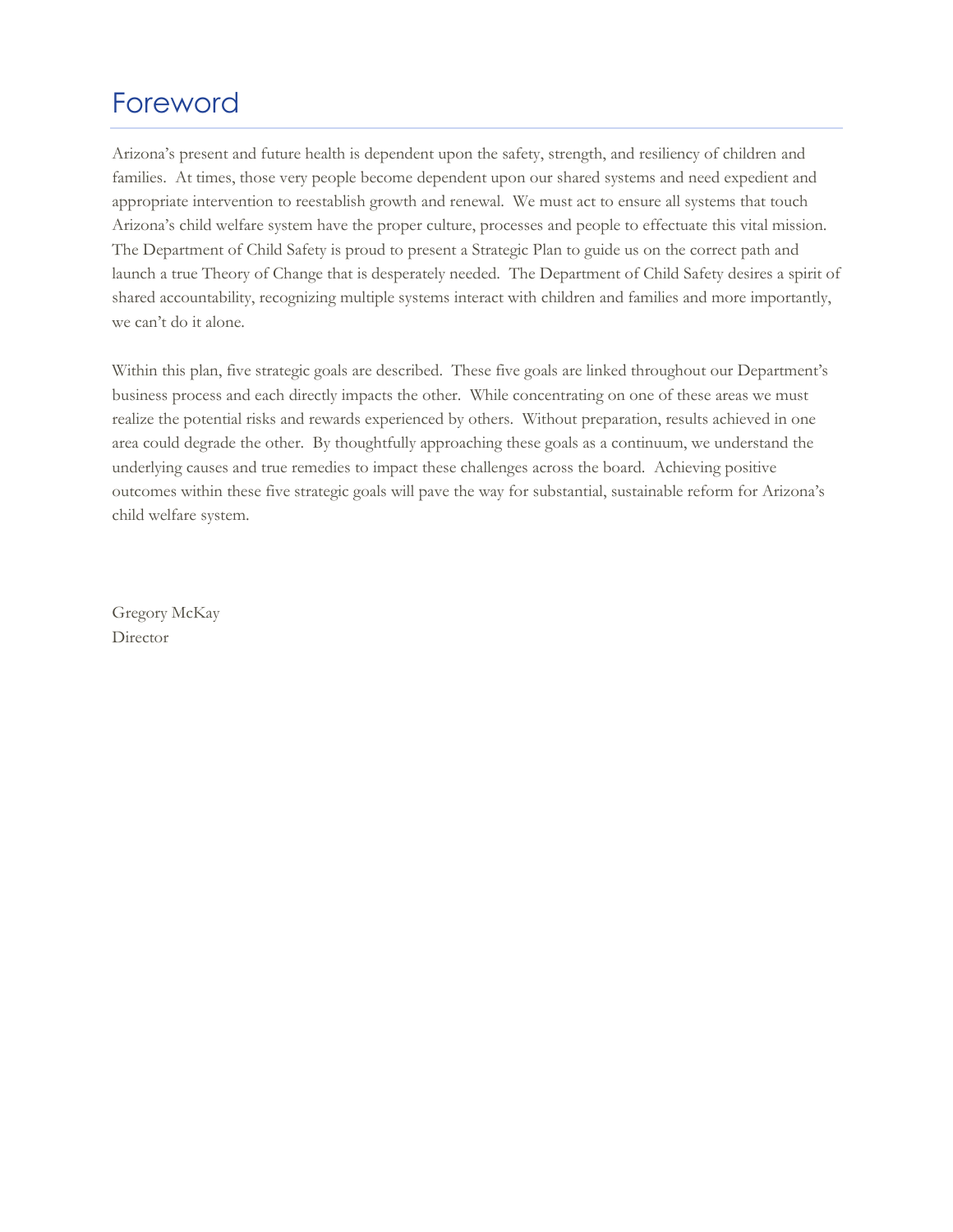## Table of Contents

| Ι.   |                                                                                 |
|------|---------------------------------------------------------------------------------|
| II.  |                                                                                 |
|      | External Consultation and Federal Oversight                                     |
|      | Stakeholder Engagement                                                          |
| III. |                                                                                 |
| IV.  |                                                                                 |
|      | Goal One: Improve Objective Decision-Making at the Hotline and Investigations   |
|      | Goal Two: Improve performance and quality of service through employee retention |
|      | Goal Three: Reduce length of stay for children in out-of-home care              |
|      | Goal Four: Reduce recurrence of maltreatment by improving service delivery      |
|      | Goal Five: Improve capacity to place children in family environments            |
|      | Working Initiatives                                                             |
| V.   |                                                                                 |
| VI.  |                                                                                 |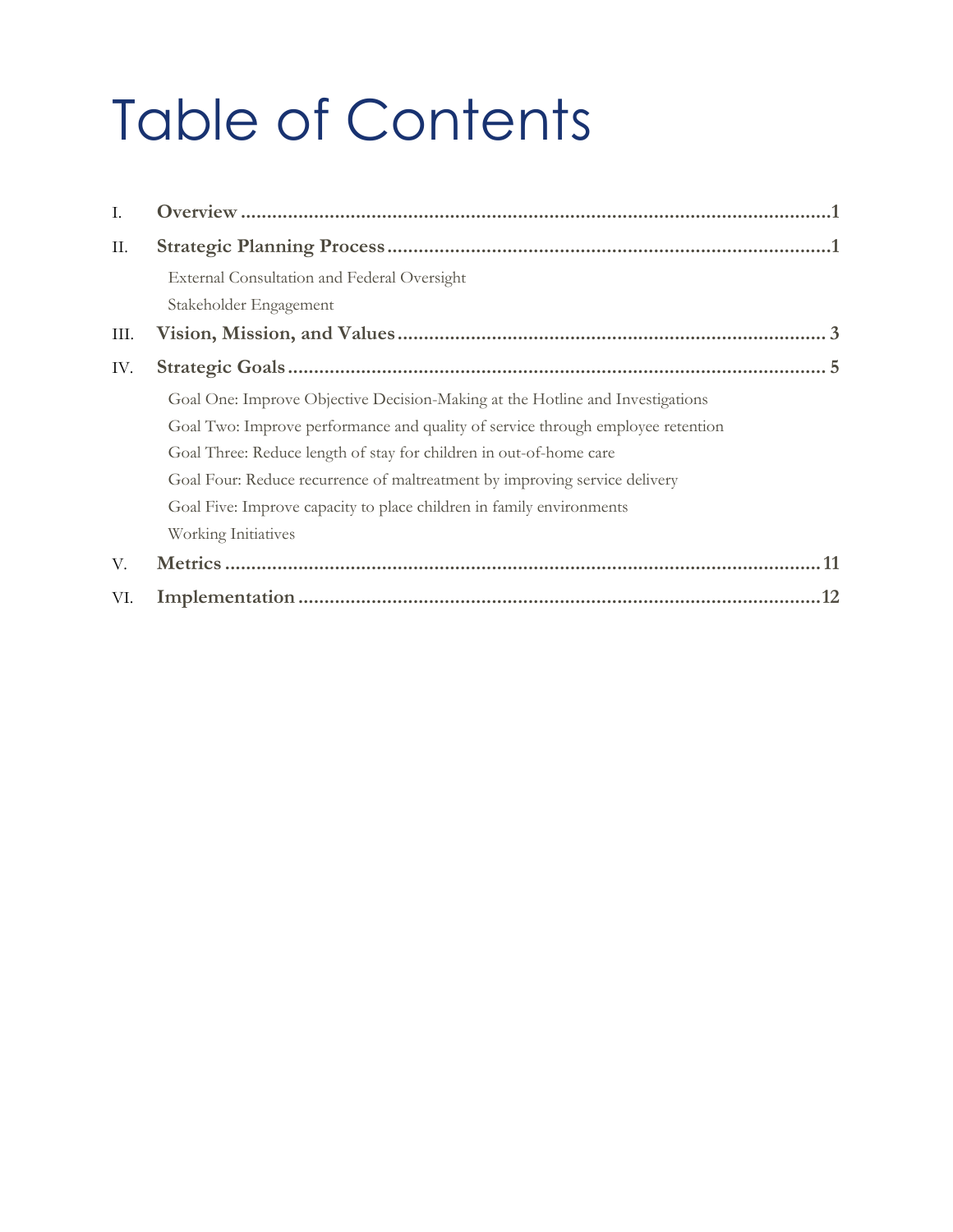## <span id="page-3-0"></span>**Overview**

The Arizona Department of Child Safety (DCS or the Department) is committed to becoming a national leader for child safety through a well-run, efficient, and effective organization based on best practices. DCS believes that thoughtful planning that responds to multiple timelines, addresses all levels and functions of the organization, and leverages our greatest strength – our workforce – are essential components of this commitment.

The Department's strategic plan outlines a comprehensive and clear approach to accomplishing the critical yet highly complex work of achieving safety, permanency, and well-being for Arizona's children. DCS recognizes that the best plan for the Department must lay out strategies to both immediately address some of the urgent issues facing the Department as well as build a strong organization for the future. It must also take into account advice, evaluation, and consultation provided by leading experts in our field. Therefore, the strategic plan includes several levels of activity that will move the Department forward over the short term and will set the Department up for long term success.

The strategic plan outlined in the following pages is ambitious yet necessary to ensure we accomplish our vision and mission. We will take a partnership approach to this strategic plan, and we as a Department look forward to working with our community partners, providers, foster families, legislators, oversight bodies, stakeholders, and the citizens of Arizona at large to ensure Arizona's children are safe and families are strong.

## <span id="page-3-1"></span>Strategic Planning Process

The Department, with the support of Casey Family Programs, engaged Clarus Consulting Group (Clarus) to assist in the development of an agency wide strategic plan. Clarus worked closely with representatives from DCS and Casey Family Programs to design a phased approach built around data gathered from key internal and external stakeholders in the form of interviews, focus groups, and online surveys. Additionally, DCS thoughtfully reviewed and incorporated a number of recommendations from national and local child welfare organizations. Through this process, DCS has established a solid foundation for organizational planning that can be continued and shaped into initiatives that respond to ongoing priorities and new ideas for carrying the Department into the future.

#### <span id="page-3-2"></span>**External Consultation and Federal Oversight**

DCS has relied on the advice, evaluation, and consultation of leading national child welfare organizations, including Casey Family Programs, Chapin Hall, and the Federal Children's Bureau. These organizations have committed both financial and technical resources in evaluating DCS and making recommendations, and we are pleased that they will continue to provide support for our progress as a Department. Chart 1 outlines some of these stakeholder resources and recommendations the Department considered.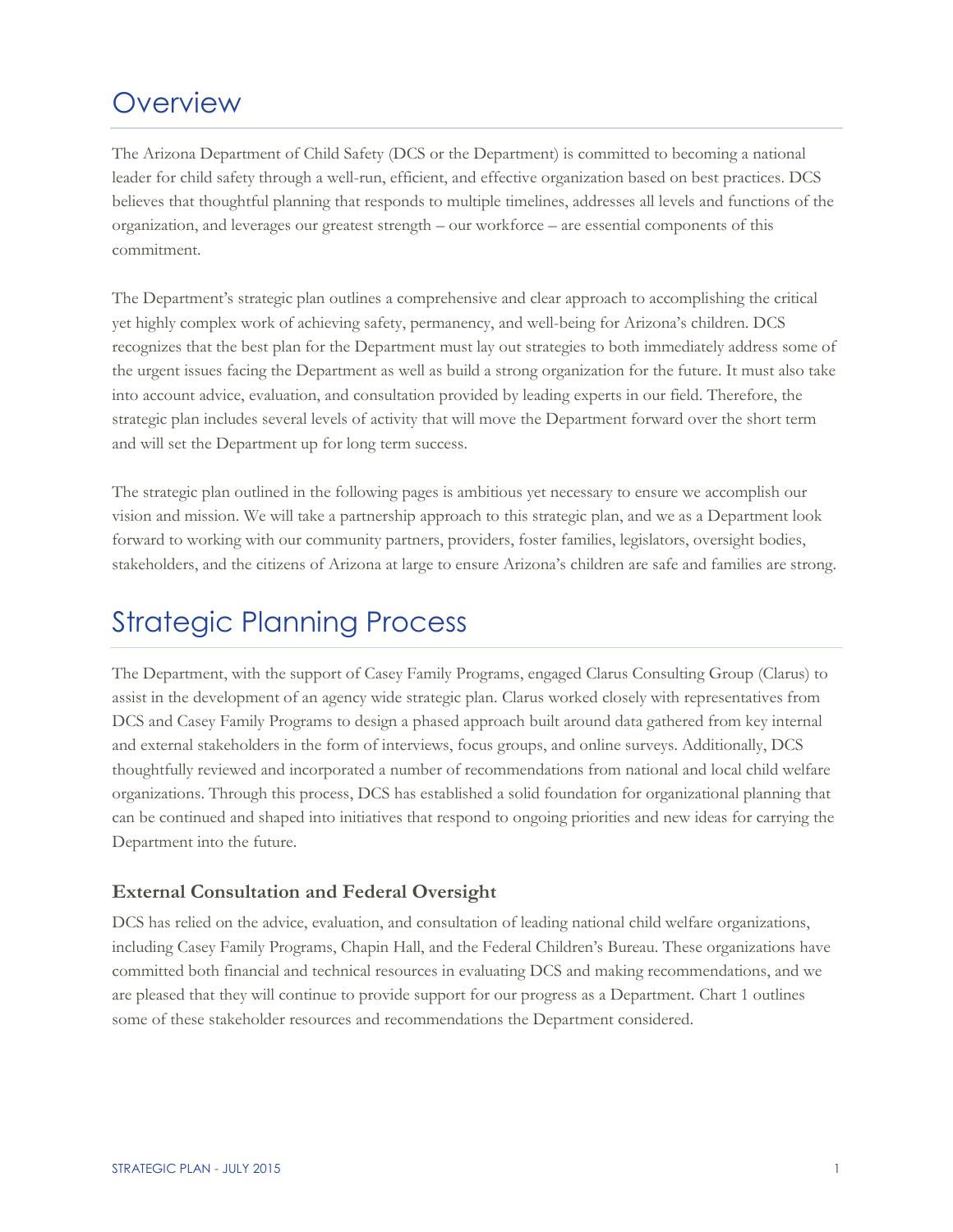

#### **Chart 1: Planning Continuum**

The recommendations from the Chapin Hall Independent Review were taken into consideration when developing the strategic goals, objectives, and deliverables. The report confirmed many of the same areas of need that DCS leadership had identified. Specifically, the report outlined the following systemic risks: investigations and entries, service array, capacity at the courts, permanency and exits, evidence-based practices, accountability, engagement, and collaboration with law enforcement. The Department had several efforts already underway to address the recommendations and those efforts were included in the response to the Chapin Hall report and in the Department's strategic plan.

During the development of the strategic plan, the Department also referenced the Child and Family Services Review (CFSR) that is conducted by the federal Children's Bureau. As the cognizant state agency for Title IV-B and Title IV-E funding, DCS must participate in the CFSR as a method of ensuring conformity and compliance with federal regulations. This review closely examines child and family outcomes, and systemic factors through a variety of methods including case reviews, and interviews with stakeholders and families. The results of the review are shared with DCS and any areas needing improvement require a Program Improvement Plan (PIP). The significant alignment between the strategic plan and the CFSR requirements will allow the Department to be more transparent and accountable to both the state and federal requirements and will begin a consistent dialogue about the well-being of families and children in Arizona.

#### <span id="page-4-0"></span>**Stakeholder Engagement**

In addition to consultation with various child welfare organizations, Clarus guided DCS through a planning process centered on broad stakeholder engagement. The data collection process leveraged the insights and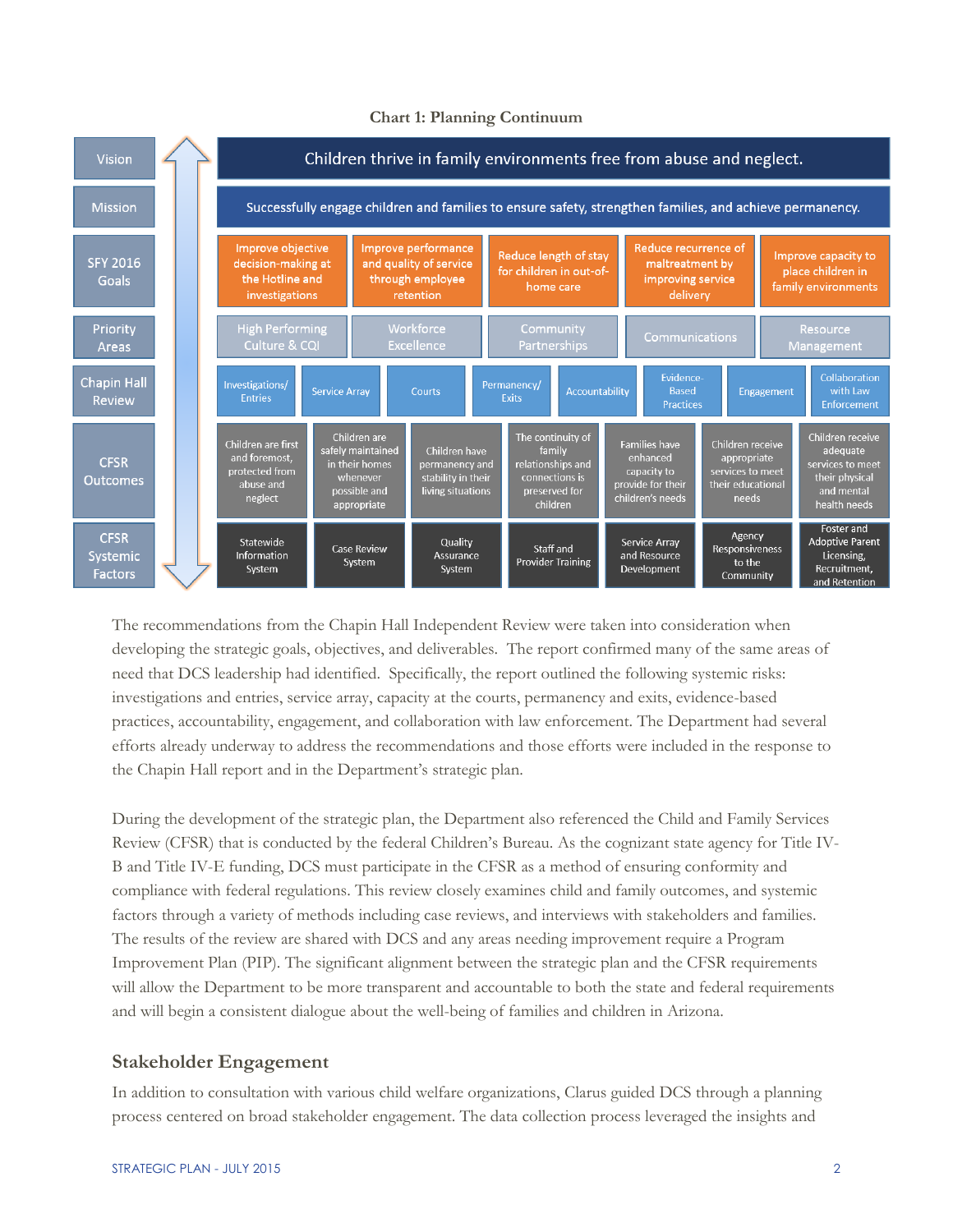knowledge of a wide variety of internal and external stakeholders by engaging more than 300 stakeholders through interviews, focus groups, and online surveys. A consistent set of high-level themes was present in the stakeholder feedback. These themes are presented briefly below:

- Child Safety and Permanency The number one priority for the agency is achieving child safety and permanency. This drives the work of leadership, staff, partners, and providers every day.
- Prevention Legislation creating the new agency was specific in naming prevention as an important part of DCS. Stakeholders agree establishing a functioning prevention system in the state is critical.
- DCS Workforce –Ensuring the workforce has appropriate and ongoing training and support, and recruiting and retaining a skilled workforce, are paramount.
- Communication Strong internal and external communication will promote transparency, accountability, and trust throughout the agency and between the agency and its partners.
- Partnership Strengthening partnership at all levels of the organization and with external partners and providers is critical to DCS success.
- Policy, Procedures, and Practices Stakeholders identify a need for comprehensive evaluation, standardization, and communication of agency policies, procedures, and practices.
- Organizational Culture The creation of a new agency is an opportunity to create an organizational culture marked by transparency and accountability.
- Technology Improvements in technology and data management systems will provide much-needed support to staff, facilitate administrative processes, and generate good data to share with partners and guide DCS policy and work.

The strategic plan is representative of a true collaboration informed by the input of hundreds of internal and external stakeholders, best practices across child welfare jurisdictions, and clear vision and direction provided by DCS senior leadership. It aligns and prioritizes recommendations from national experts in a way that allows our stakeholders to be clear about our focus and progress over time and provides clear guidance to our workforce.

## <span id="page-5-0"></span>Vision, Mission, and Values

Establishment of the new Department presented both the opportunity and challenge of building a new agency from its very foundation while continuing to carry out the daily work of keeping Arizona's children safe. For DCS, this included developing vision and mission statements and a set of core values to communicate the agency's fundamental purpose and focus. The vision, mission, and values set the tone and direction for the strategic plan.

#### **Vision**

The comprehensive strategic plan works toward a single vision for the agency:

#### **Children thrive in family environments free from abuse and neglect.**

This vision clarifies what DCS should look like in the future and where the organization would like to be in the future. It communicates the core principles that guide the work of child welfare in Arizona: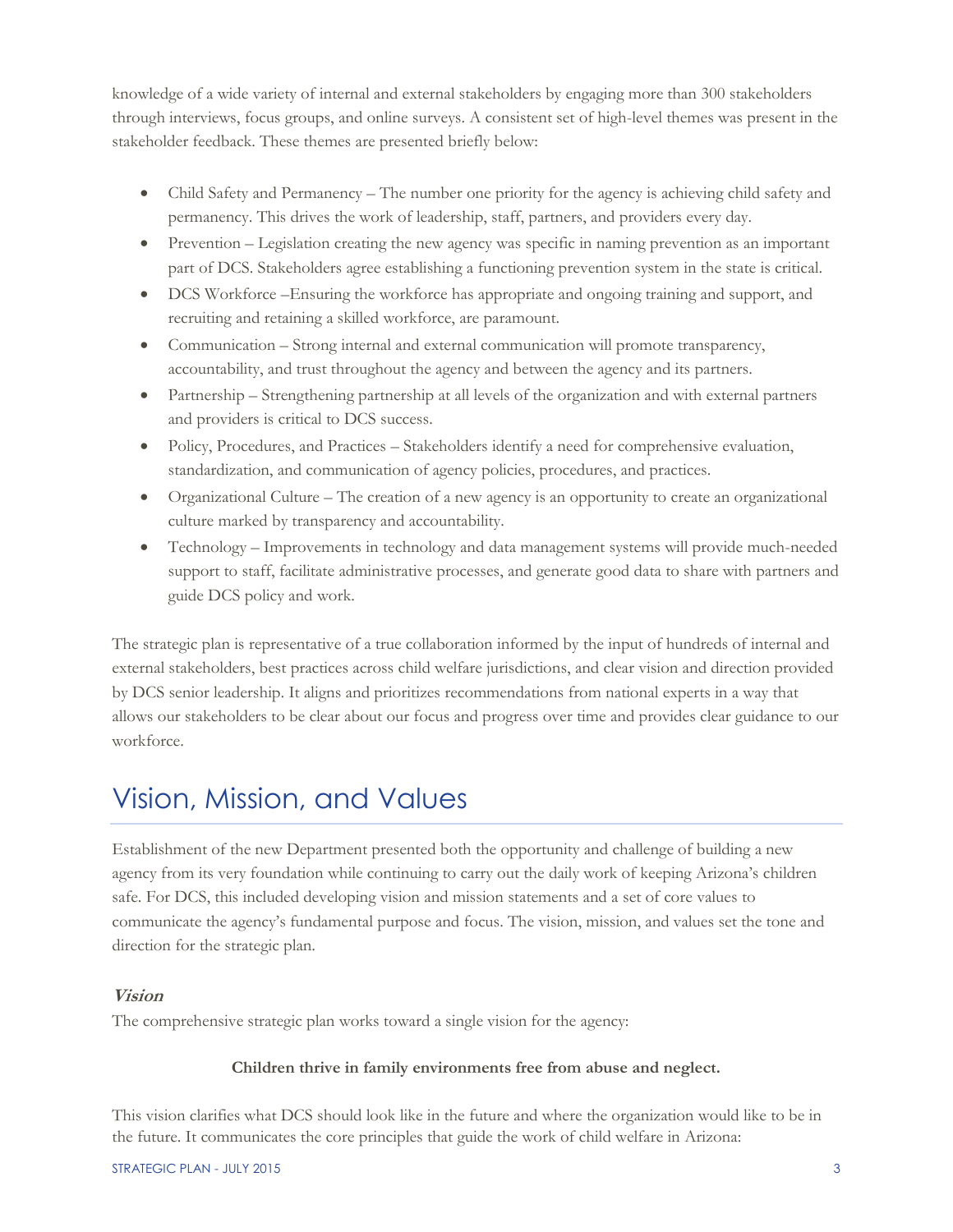- Safety: All Arizona's children are safe and protected from harm
- Permanency: All Arizona's children live in safe, loving forever families
- Well-Being: All Arizona's children are given the opportunity to thrive through support of strong families and their communities

#### **Mission**

The plan outlines strategies for building the workforce, systems, and culture necessary to support the agency in achieving its mission:

#### **Successfully engage children and families to ensure safety, strengthen families, and achieve permanency.**

This mission clarifies DCS's purpose and why it should be doing what it does. The focus on successful engagement of children and families communicates how and why DCS reaches and partners with Arizona's children and families.

#### **Values**

The plan acknowledges and supports a set of core values that serve as guiding principles for DCS. The following values were identified through the development of the Department's Practice Model and confirmed through the strategic planning process:

- Child-Centered: Children belong with families their own when it is safe to do so and when it's not, with a safe, permanent family who can meet their unique needs and will maintain their supporting, meaningful connections to continue positive values, beliefs and their cultural legacies.
- Family-Focused: Families have the primary responsibility for raising their children and keeping them safe. Families are the experts regarding their own strengths and needs and will have a voice and decision-making role regarding decisions that affect them and their children.
- Successful Engagement: Children, youth, and families are best served when child welfare staff respect the family, actively listen to them, and invite participation in decision-making to achieve positive outcomes.
- Partnerships and Community: The entire community shares the responsibility of keeping children safe and protected from abuse and neglect.
- Professional Environment and Workforce Excellence: Our professional competence will be demonstrated by an organization and workforce that proactively responds to the changing needs of communities and provides respectful treatment to families.
- Cultural Responsiveness: All children and families have the right to be understood within the context of their own family rules, traditions, history, beliefs, and culture.
- Accountability and Transparency: The child welfare system holds itself accountable to the highest standards of practice at all levels within the organization. We are transparent and responsive to our children, youth, and families as well as our staff, partners, and communities within the limits of confidentiality.

Each of the values listed above guides the agency in achieving its mission and outcomes. They are also the foundation to building the organizational culture. Together, the vision, mission, and values shape the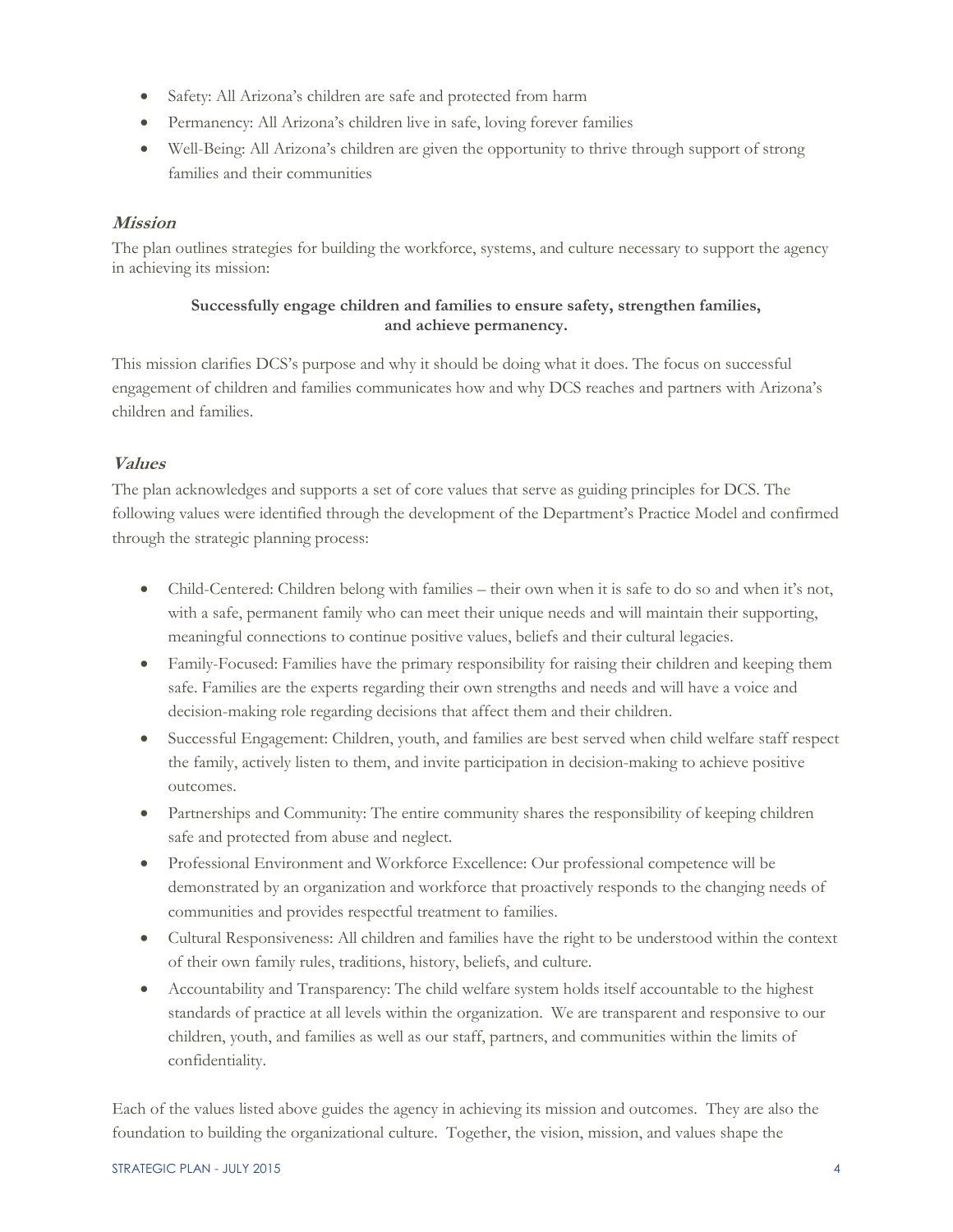thinking and behavior of all levels of professionals within our organization and how we engage with each other, children and families, and the community.

## <span id="page-7-0"></span>Strategic Goals

The creation of the Department of Child Safety in May of 2014 was a watershed moment for the State of Arizona. It presented an unprecedented opportunity to refocus attention and resources on the safety, permanency, and well-being of children in Arizona. Recognizing an opportunity to take proactive steps to build on the new agency's creation, DCS leadership focused on the development of five strategic goals that address several of the most pressing challenges facing the Department:

- 1. Improve objective decision-making at the Hotline and investigations
- 2. Improve performance and quality of service through employee retention
- 3. Reduce length of stay for children in out-of-home care
- 4. Reduce recurrence of maltreatment by improving service delivery
- 5. Improve capacity to place children in family environments

The purpose of the strategic plan is to build the systems and structure that will support outcomes for the future while at the same time identifying challenges that have evolved over time that need to be addressed in the immediate term. With these strategic goals, the agency balances the priorities of being responsive to immediate need while building systems to ensure sustainability and success over the long term.



#### **Chart 2: Making Sustainable Change**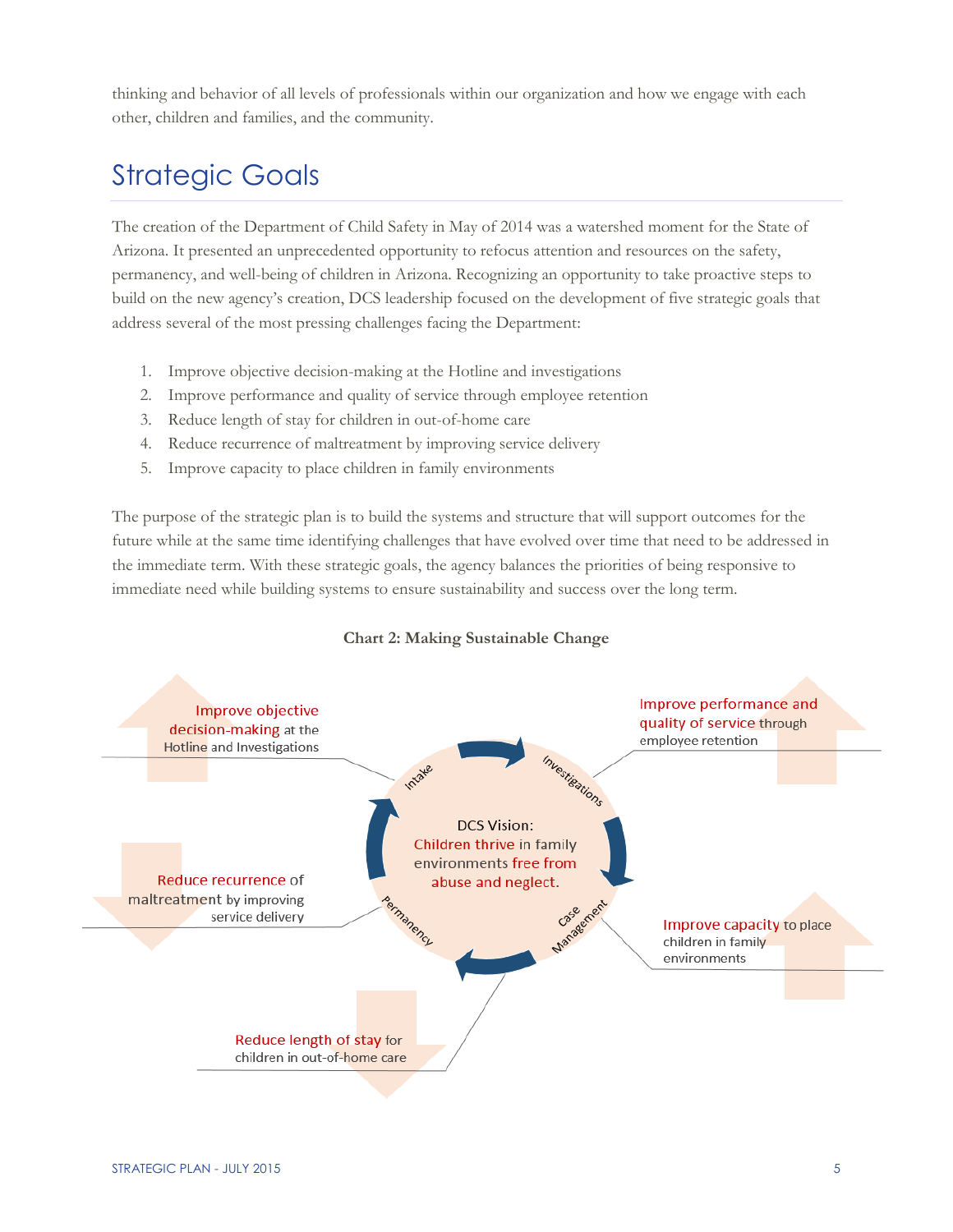Accompanying each of the five strategic goals are objectives, and deliverables with metrics and timelines. Each deliverable has an assigned lead and reporting on the status of the delieverables will occur routinely to monitor progress and address any identified barriers. As part of the strategic planning process, it was critical to consider the ongoing Department initiatives, therefore many of these delieverables are in process and are estimated to be completed at various times over the next 12 months. **Deliverables Objectives Goals Outcomes**

#### <span id="page-8-0"></span>**Goal One: Improve Objective Decision-Making at the Hotline and Investigations**

In a statewide agency with a large workforce and complex mission, clearly defined practice standards are critical to success. When calls come into the Hotline, it is important that each call is handled with accuracy and consistency in order to assure that DCS can respond timely and when appropriate. Similarly, clear safety assessment protocols are necessary when investigating allegations of abuse and neglect. As outlined in the deliverables below, DCS will establish data-informed standards, practices, and tools to improve decisionmaking, and implement team reviews of critical cases to establish a continuous quality review of practice.

- 1.1. Increase the accuracy of referral categorization at the Hotline
- 1.2. Increase the accuracy of safety and risk assessments in investigations
- 1.3. Increase utilization of the dashboard to better define workloads, develop action plans, and accommodate volumes

| <b>Goal One Deliverables</b> | <b>SFQ Est.</b><br>Complete |
|------------------------------|-----------------------------|
|                              |                             |

| Objective 1.1: Increase the accuracy of referral categorization at the Hotline                                                                                                      |                |  |
|-------------------------------------------------------------------------------------------------------------------------------------------------------------------------------------|----------------|--|
| Notify callers to the Hotline of false reporting penalties                                                                                                                          | Q1             |  |
| Hire dedicated audit staff to institute quality assurance reviews at the Hotline and<br>continuously assess and improve inter-rater reliability among Hotline Specialists           | Q1             |  |
| Analyze investigation outcome data with support from Casey Family Programs and<br>Eckerd                                                                                            | Q1             |  |
| Complete policy analysis on the investigation/assessment of very low risk families                                                                                                  | Q1             |  |
| Change Hotline screening tool in order to clarify the definitions, practice standards, and<br>requirements to be a report for investigation, particularly unreasonable risk of harm | Q2             |  |
| Compile a report with recommended changes to statute and/or policy                                                                                                                  | Q2             |  |
| Institute Hotline screening tool and/or coaching to improve inter-rater reliability                                                                                                 | Q <sub>3</sub> |  |
| Objective 1.2: Increase the accuracy of safety and risk assessments in investigations                                                                                               |                |  |
| Create and implement administrative and clinical supervision guides for investigation<br>cases                                                                                      | Q1             |  |
| Create and implement a considered removals guide aligned with the safety assessment<br>model                                                                                        | Q1             |  |
| Implement Multi-Disciplinary Team (MDT) reviews of fatality/near fatality cases                                                                                                     | Q1             |  |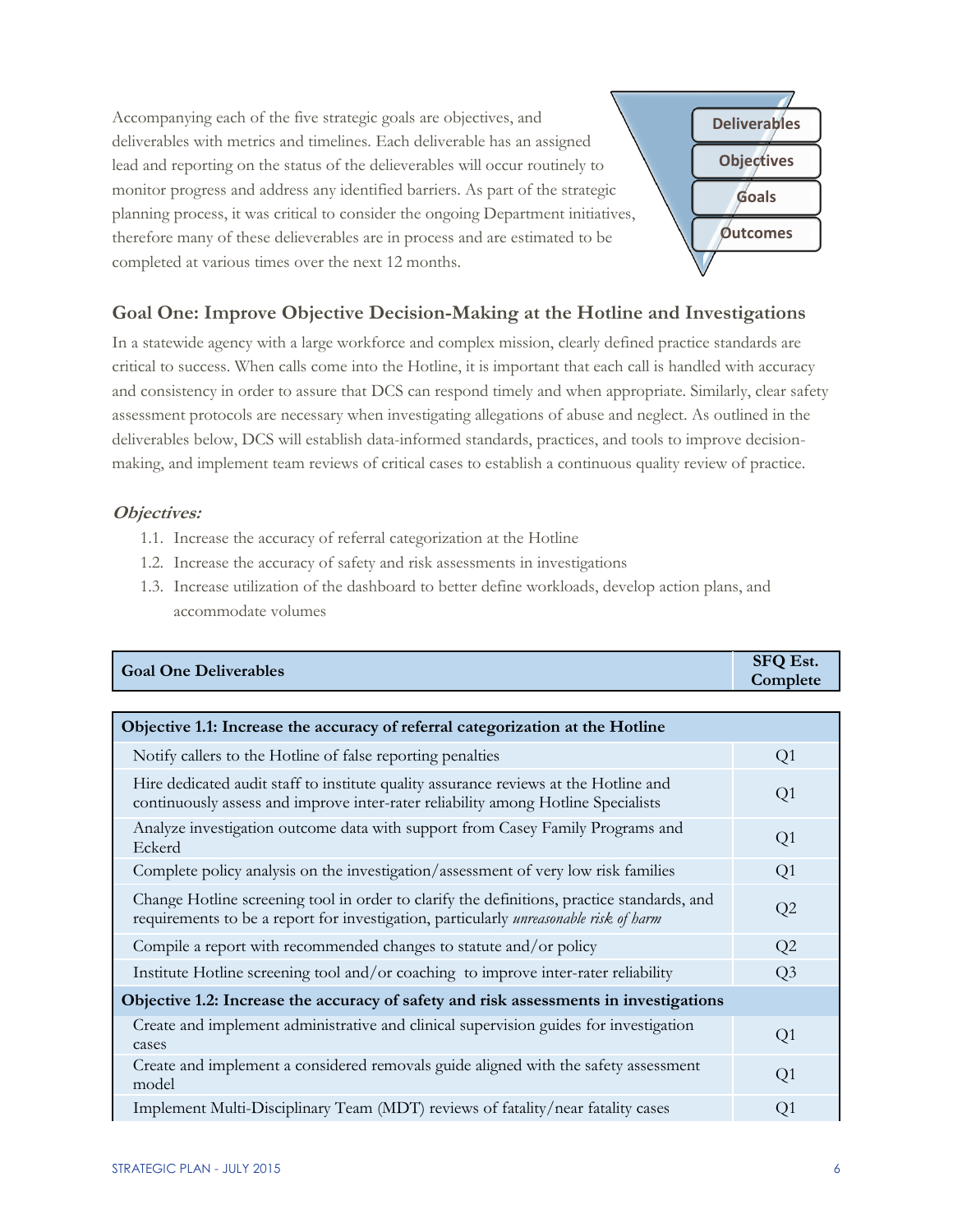| Expand the use of pre-removal Team Decision Making meetings                                                                      | U2 |
|----------------------------------------------------------------------------------------------------------------------------------|----|
| Implement a revised safety and risk assessment documentation tool in the automated<br>system                                     | O3 |
| Objective 1.3: Increase utilization of the dashboard to better define workloads, develop action<br>plans and accommodate volumes |    |
| Create a dashboard to track overall case management                                                                              | O1 |
|                                                                                                                                  |    |

#### <span id="page-9-0"></span>**Goal Two: Improve performance and quality of service through employee retention**

One of the greatest challenges to the Department's success is the high rate of attrition among staff. This rate of turnover creates significant challenges for both business operations and field operations sides of DCS, and can translate to significant delays and costs. DCS will pursue a variety of strategies to significantly improve staff retention, including addressing the backlog, developing a method to compensate employees for a job well done, and offering more advanced training opportunities.

- 2.1. Create manageable workloads by addressing factors that contribute to the inactive backlog
- 2.2. Reduce the number of inactive cases, which includes investigations that have been open for 60 days or more with no new report in the most recent 90 days
- 2.3. Improve job fit using behavioral characteristic analysis of applicants
- 2.4. Develop a compensation plan to recognize performance of all Department employees
- 2.5. Increase advanced training opportunities for Child Safety Specialists and managers

| <b>Goal Two Deliverables</b> | <b>SFQ Est.</b><br>Complete |
|------------------------------|-----------------------------|
|                              |                             |

| Objective 2.1: Create manageable workloads by addressing factors that contribute to the inactive<br>backlog                                                                |                |  |
|----------------------------------------------------------------------------------------------------------------------------------------------------------------------------|----------------|--|
| Reduce clerical workload per case manager by increasing the Case Aide to Specialist<br>ratio                                                                               | Q <sub>2</sub> |  |
| Establish a continuous recruitment cycle specifically for retaining case aide positions                                                                                    | Q2             |  |
| Pilot the use of a field guide that facilitates the collection and entry of assessment<br>information                                                                      | Q2             |  |
| Recommend revisions to investigation procedures that aligns the use of agency<br>resources with family risk level                                                          | Q2             |  |
| Objective 2.2: Reduce the number of inactive cases, which includes investigations that have been<br>open for 60 days or more with no new report in the most recent 90 days |                |  |
| Create a data dashboard on overdue reports to be used for ongoing monitoring of<br>overdue report volume and project management                                            | Q1             |  |
| Analyze the capacity and extent allowed under statute and rules for community<br>partners and contractors to assist with the backlog                                       | Q <sub>1</sub> |  |
| Categorize investigations open more than 60 days, according to well-defined<br>procedures                                                                                  | O1             |  |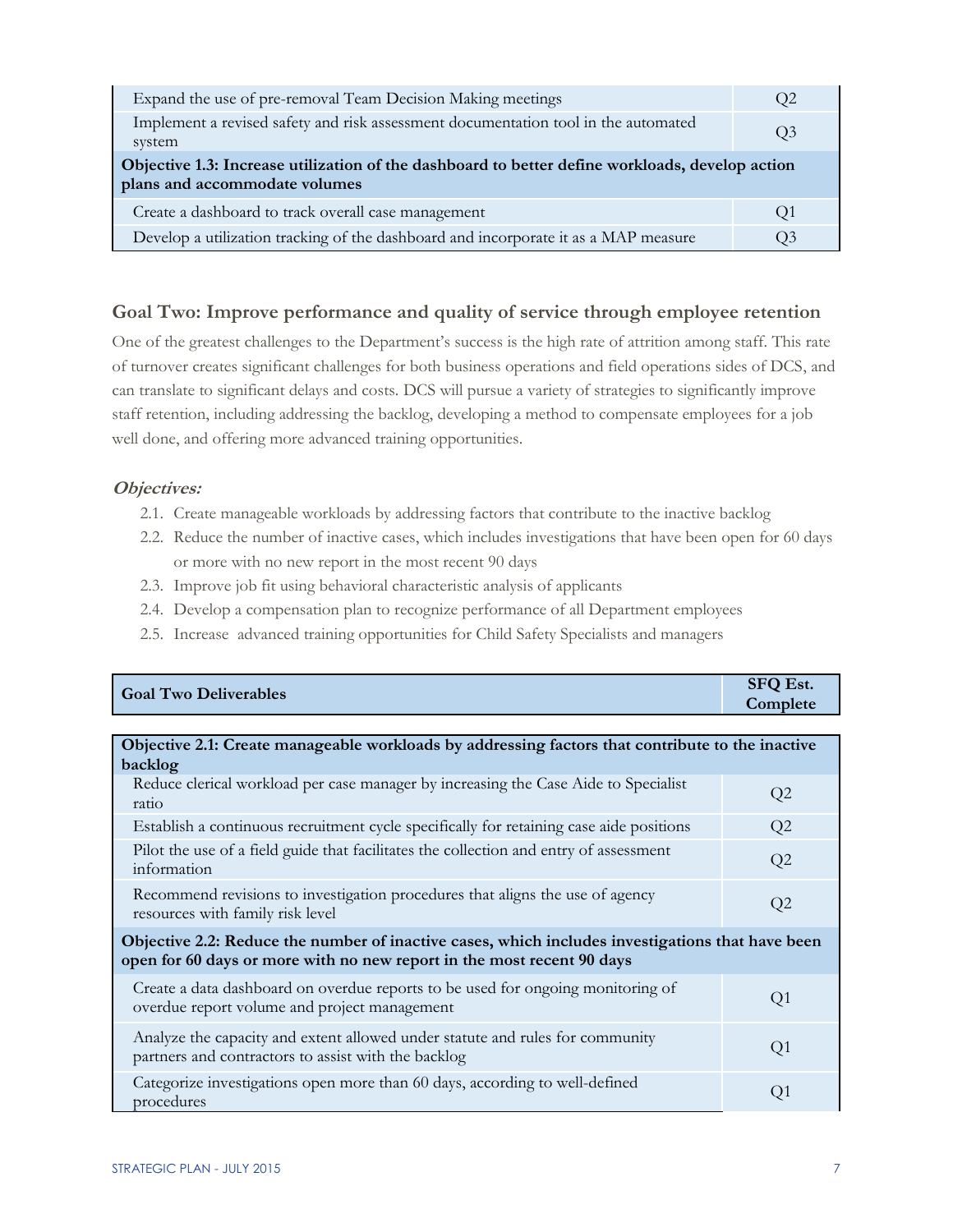| Create dedicated teams to assess and close investigations open more than 60 days,<br>according to well-defined procedures | Q1             |  |
|---------------------------------------------------------------------------------------------------------------------------|----------------|--|
| Objective 2.3: Improve job fit using behavioral characteristic analysis of applicants                                     |                |  |
| Develop behavioral characteristic profiles and apply profiles to screen potential job<br>applicants                       | Q <sub>1</sub> |  |
| Refine and centralize DCS exit interview survey data                                                                      | Q <sub>3</sub> |  |
| Objective 2.4: Develop a compensation plan to recognize performance of all Department<br>employees                        |                |  |
| Evaluate and identify compensation strategies to implement Department wide                                                | Q1             |  |
| Implement compensation plan payment                                                                                       | Q3             |  |
| Objective 2.5: Increase advanced training opportunities for Child Safety Specialists and managers                         |                |  |
| Host a supervisor summit that focuses on developing family engagement practice<br>model skills                            | Q1             |  |
| Expand the eligibility criteria for the Certified Public Manager course                                                   | Q1             |  |
| Coordinate with ADOA to expand the leadership courses for supervisors with 2+<br>years' experience                        | Q2             |  |
| Develop advanced training curriculum for Specialists and Supervisors                                                      | O4             |  |

#### <span id="page-10-0"></span>**Goal Three: Reduce length of stay for children in out-of-home care**

It is the Department's responsibility to provide permanency as timely as possible for children placed in out-of home care. Permanency planning begins the instant a child is placed in care and continues as an ongoing assessment of strengths and needs of the child and family. Improving timely permanency requires a multipronged approach of facilitating successful engagement with families, targeted staffings that allow sufficient time to discuss each case, clearly defined roles between the internal case transitions, and collaboration with the local courts and other partners.

- 3.1. Improve timeliness of reunification, guardianship, and adoption
- 3.2. Improve casework transitions and division of labor to increase efficiencies
- 3.3. Increase frequency of clinical supervision

| <b>Goal Three Deliverables</b>                                                                                                                                                | <b>SFQ Est.</b><br>Complete |
|-------------------------------------------------------------------------------------------------------------------------------------------------------------------------------|-----------------------------|
|                                                                                                                                                                               |                             |
| Objective 3.1: Improve timeliness of reunification, guardianship, and adoption                                                                                                |                             |
| Use performance-based contracting for targeted child specific recruitment (CSR)                                                                                               | Q1                          |
| Conduct targeted permanency staffings on cases with a goal of reunification, where the<br>child has been in out-of-home care for 6 to 9 months, in Pima and Maricopa Counties | Q <sub>2</sub>              |
| Increase the availability and utilization of Permanency Team Decision Making meetings                                                                                         | Q2                          |
| Implement evidence-based interventions: motivational interviewing, peer parent support<br>program, trauma specific/trauma informed therapy                                    | Q <sub>3</sub>              |
| Develop strategies to strengthen collaboration with the courts to address timely<br>permanency                                                                                | O4                          |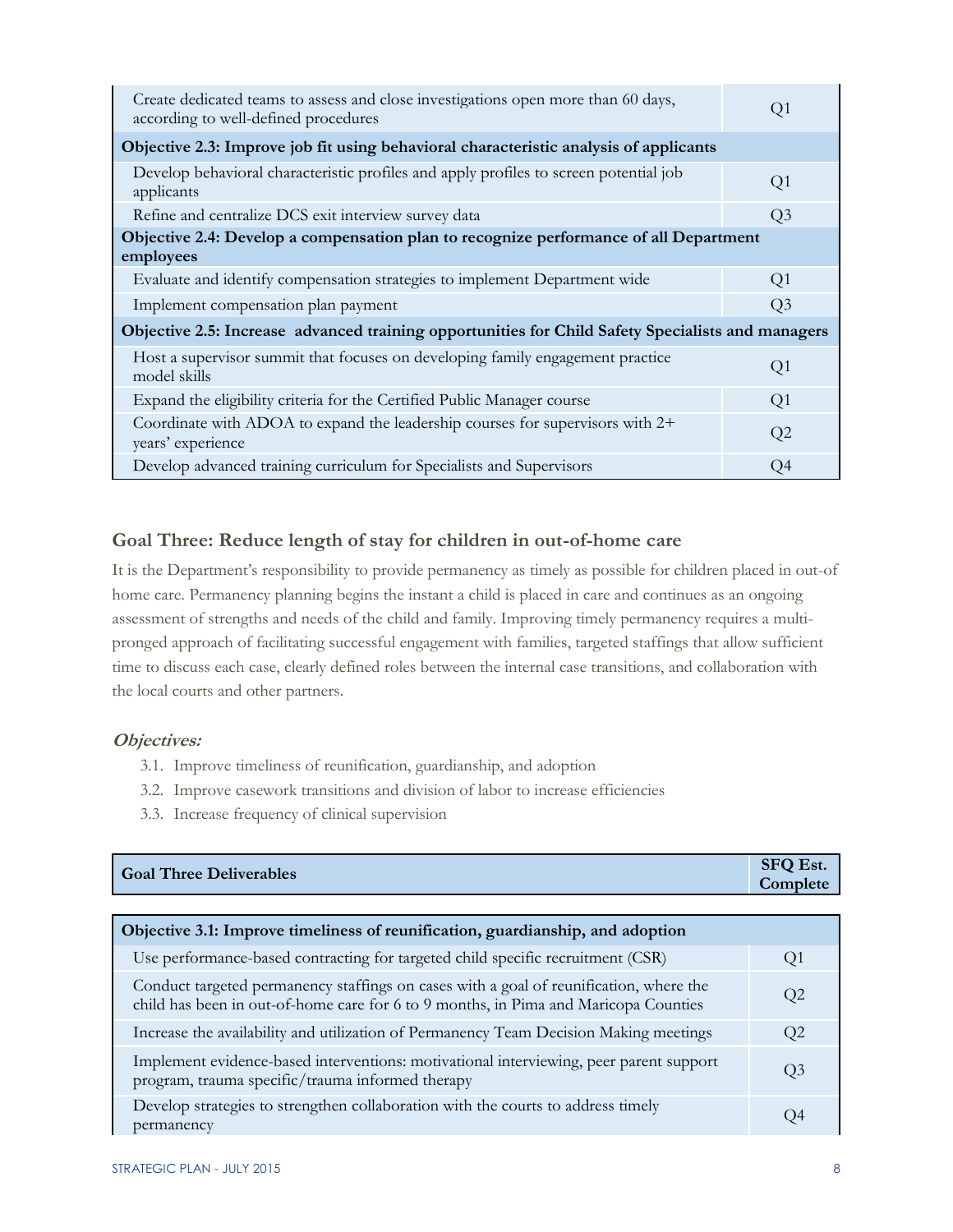| Objective 3.2: Improve casework transitions and division of labor to increase efficiencies    |    |  |
|-----------------------------------------------------------------------------------------------|----|--|
| Conduct a process improvement pilot on shared case management between ongoing and<br>adoption | O2 |  |
| Conduct a pilot in Pima Region to test early transfer of investigation cases to ongoing staff | O2 |  |
| Objective 3.3: Increase frequency of clinical supervision                                     |    |  |
| Implement administrative and clinical supervision guides for ongoing cases                    |    |  |

#### <span id="page-11-0"></span>**Goal Four: Reduce recurrence of maltreatment by improving service delivery**

Families that come into contact with DCS have varying levels of risk that result in the need of Department intervention. The timeliness of services and supports when DCS intervention is necessary is critical in successfully engaging families and expediting the time to recovery. Furthermore, providing services and supports both on the front-end and after DCS involvement would reduce the need for DCS intervention significantly, and in some cases entirely.

- 4.1. Expand the availability of in-home services to prevent repeat reports for investigations and foster care re-entry
- 4.2. Reduce waitlists for in-home and parent aid services
- 4.3. Implement targeted prevention strategies to reduce the need for Department intervention

| <b>Goal Four Deliverables</b> | <b>SFQ Est.</b><br>Complete |
|-------------------------------|-----------------------------|
|                               |                             |

| Objective 4.1: Expand the availability of in-home services to prevent repeat reports for<br>investigations and foster care re-entry      |                |  |
|------------------------------------------------------------------------------------------------------------------------------------------|----------------|--|
| Contract for in-home prevention services in Maricopa County for low risk families who<br>have been the subject of a DCS investigation    | Q <sub>1</sub> |  |
| Expand Substance Exposed Newborn Safe Environment (SENSE) units in the rural<br>counties                                                 | Q2             |  |
| Objective 4.2: Reduce waitlists for in-home and parent aid services                                                                      |                |  |
| Establish on-going monthly meetings with service providers and DCS regional<br>management                                                | Q <sub>1</sub> |  |
| Conduct a process improvement project in collaboration with service providers and<br>GTO to address factors contributing to the waitlist | Q <sub>1</sub> |  |
| Objective 4.3: Implement targeted prevention strategies to reduce the need for Department<br>intervention                                |                |  |
| Develop operating procedures to engage with faith-based resource website, The Care<br>Portal Network                                     | Q1             |  |
| Develop recommendations for community-based interventions in areas of high report<br>volume                                              | Q <sub>4</sub> |  |
| Add more co-location relationships in high volume report areas                                                                           | Q4             |  |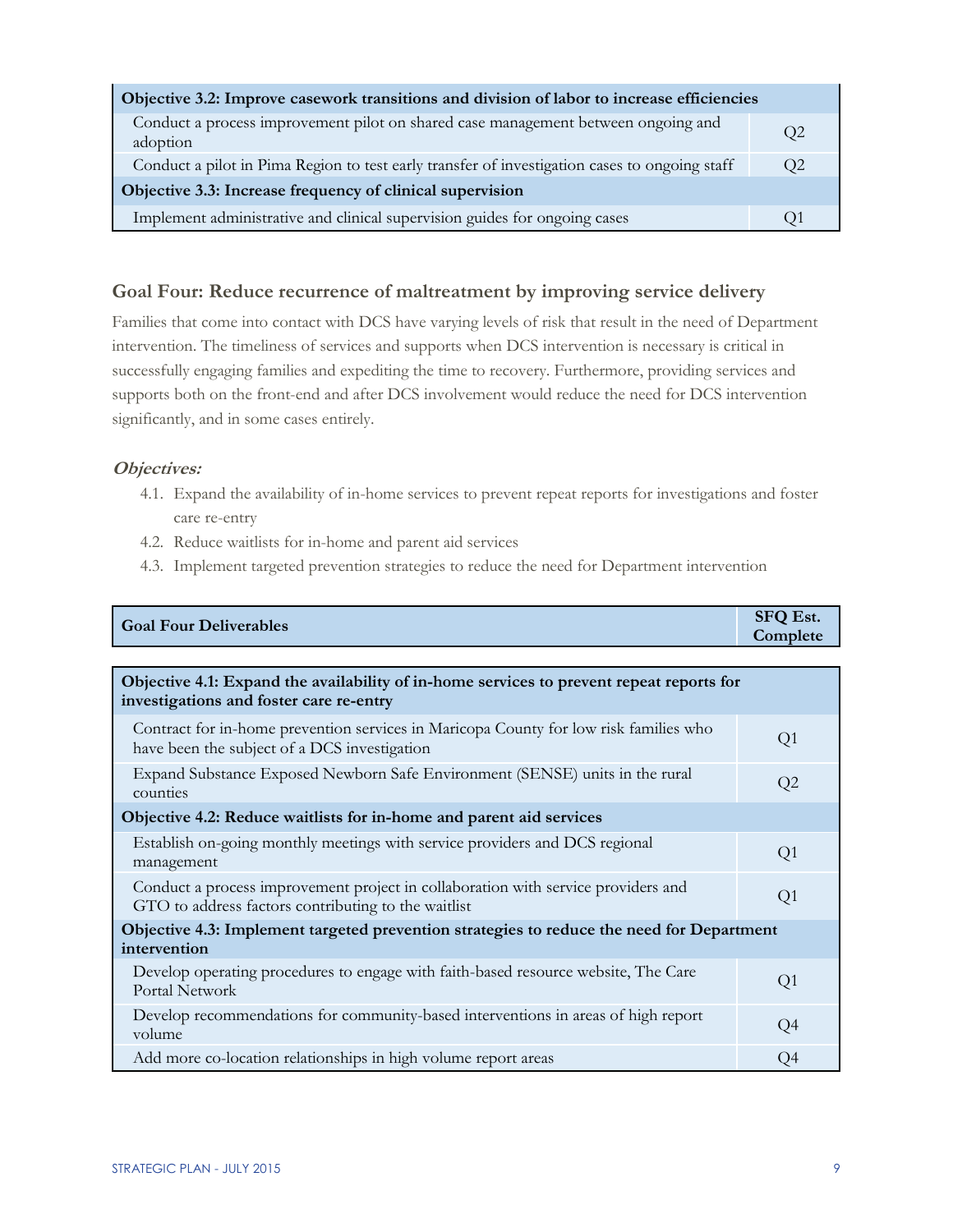#### <span id="page-12-0"></span>**Goal Five: Improve capacity to place children in family environments**

Positive outcomes for children in out-of-home care are more likely when placed in safe, family environments that meet their developmental needs and preserve their connection to values, beliefs and cultural legacies. In many cases, this sense of stability can be achieved by placing children with kin or in foster or adoptive placements. The Department is committed to engaging kin sooner, increasing the capacity of the foster home network, and evaluating ways to improve stability and retention of existing foster placements.

#### **Objectives:**

- 5.1. Increase the number of foster homes and the availability of foster home placements
- 5.2. Increase the time that children are placed with a kinship caregiver
- 5.3. Improve retention of existing licensed foster homes

| <b>Goal Five Deliverables</b> | <b>SFQ Est.</b><br><b>Complete</b> |
|-------------------------------|------------------------------------|
|                               |                                    |

| Objective 5.1: Increase the number of foster homes and the availability of foster home placements  |                |  |  |  |  |
|----------------------------------------------------------------------------------------------------|----------------|--|--|--|--|
| Conduct a process improvement project to reduce the time from application to licensure             | Q <sub>1</sub> |  |  |  |  |
| Conduct performance based contracting for foster home recruitment                                  | Q <sub>1</sub> |  |  |  |  |
| Review policy and rules related to expediting foster home licensing amendments                     | Q <sub>3</sub> |  |  |  |  |
| Explore IT solutions for identifying available foster family placements upon removal of a<br>child | Q4             |  |  |  |  |
| Objective 5.2: Increase the time that children are placed with a kinship caregiver                 |                |  |  |  |  |
| Increase use of Placement Coordinators to identify available kinship placements upon<br>removal    | Q1             |  |  |  |  |
| Expand the use of software tools, e.g. Lexis Nexis, to find potential kinship placements           | Q <sub>1</sub> |  |  |  |  |
| Objective 5.3: Improve retention of existing licensed foster homes                                 |                |  |  |  |  |
| Establish Fostering Inclusion Respect Support Trust Advisory (FIRST) Commission                    | O <sub>1</sub> |  |  |  |  |
| Reinstitute Ice Breaker meetings with biological and foster parents                                | Q3             |  |  |  |  |

#### <span id="page-12-1"></span>**Working Initiatives**

In addition to the deliverables outlined as part of one of the five goals above, the Department identified key initiatives that will impact several or all of the strategic goals. These working initiatives are either essential to the operations and infrastructure of the new agency or are key projects that are in process and will need continuous monitoring and support.

| <b>Working Initiatives</b>                                             | <b>SFQ Est.</b><br>Complete |
|------------------------------------------------------------------------|-----------------------------|
| Scope the requirements for CHILDS replacement                          | Q <sub>2</sub>              |
| Class Action Lawsuit needs                                             | Q4                          |
| Build CQI capacity within the Office of Quality Improvement            | Q4                          |
| Build audit capacity within the Governance, Risk and Compliance Office | Q4                          |
| Build internal data analytics infrastructure                           | Ο4                          |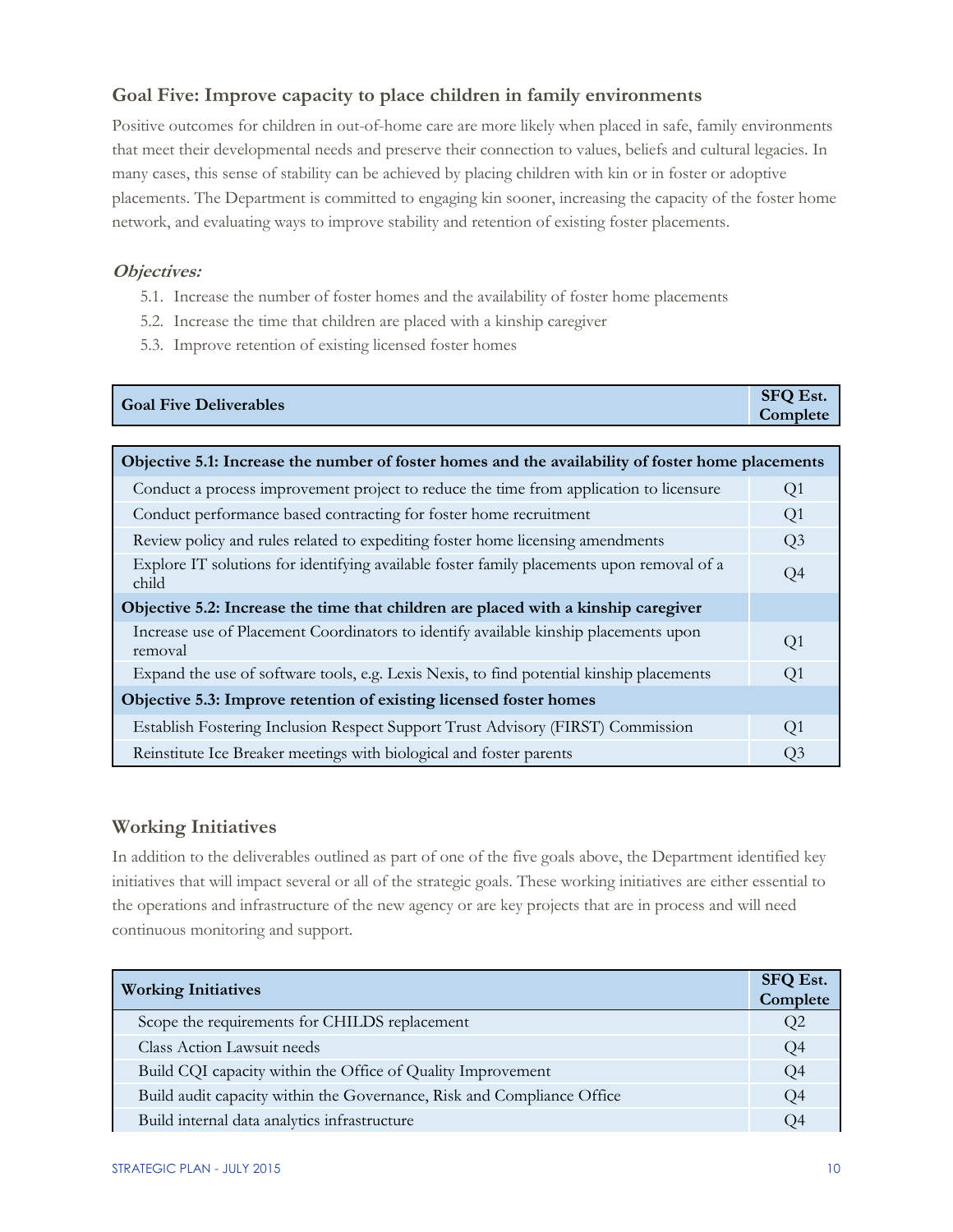## <span id="page-13-0"></span>**Metrics**

A key component of the strategic plan is the development of a reporting structure that provides accountability and transparency. DCS assessed the types of data and information that is currently collected and selected metrics that will inform the progress of the objectives and deliverables. This reporting structure is a reflection of the Department's commitment to building a data-driven organization that monitors and addresses challenges proactively.

| <b>Objectives, and Metrics</b> |                                                                                                                                                                         |                                                                                                                                                                             |                        |                      |                     |  |  |
|--------------------------------|-------------------------------------------------------------------------------------------------------------------------------------------------------------------------|-----------------------------------------------------------------------------------------------------------------------------------------------------------------------------|------------------------|----------------------|---------------------|--|--|
|                                | <b>Objective</b>                                                                                                                                                        | Metric                                                                                                                                                                      | <b>FY 15</b><br>Actual | <b>FY 16</b><br>Est. | <b>FY17</b><br>Est. |  |  |
| 1.1                            | Increase the accuracy of<br>referral categorization at the<br>Hotline                                                                                                   | Intake Specialists accurately categorize<br>referrals as reports or non-reports, as<br>measured through quality assurance<br>reviews of randomly selected referral<br>calls | n/a                    | 85%                  | 95%                 |  |  |
| 1.2                            | Increase accuracy of safety and<br>risk assessments in<br>investigations                                                                                                | In fatality/near fatality cases with prior<br>Department involvement, a Multi-<br>Disciplinary Team (MDT) review will be<br>conducted                                       | n/a                    | 100%                 | 100%                |  |  |
| 1.3                            | Increase utilization of the<br>dashboard to better define<br>workloads, develop action<br>plans, and accommodate<br>volumes                                             | Increase the percentage of field<br>supervisory staff that utilize the DCS<br>dashboard as a workload management<br>and tracking tool                                       | 10%                    | 50%                  | 90%                 |  |  |
| 2.1                            | Create manageable workloads<br>by addressing factors that<br>contribute to the inactive case<br>backlog                                                                 | The Department closes more reports<br>than it receives statewide, expressed as<br>the percentage difference                                                                 | n/a                    | $5\%$                | 10%                 |  |  |
| 2.2                            | Reduce the number of<br>inactive cases, which includes<br>investigations that have been<br>open for 60 days or more with<br>no new report in the most<br>recent 90 days | Reduce the inactive cases by 25% (net)                                                                                                                                      | 15,810                 | 11,858               | 7,905               |  |  |
| 2.3                            | Improve job fit using<br>behavioral characteristic<br>analysis of applicants                                                                                            | Reduce the number of Child Safety<br>Specialists that leave within one year                                                                                                 | 148                    | 133                  | 118                 |  |  |
| 2.4                            | Develop a compensation plan<br>to recognize performance of<br>all Department employees                                                                                  | Implement a compensation plan by<br>April 2016                                                                                                                              |                        |                      |                     |  |  |
| 2.5                            | Increase advanced training<br>opportunities for Child Safety<br>Specialists and Managers                                                                                | Increase the number of available<br>advanced training courses                                                                                                               | 3                      | 9                    | 12                  |  |  |